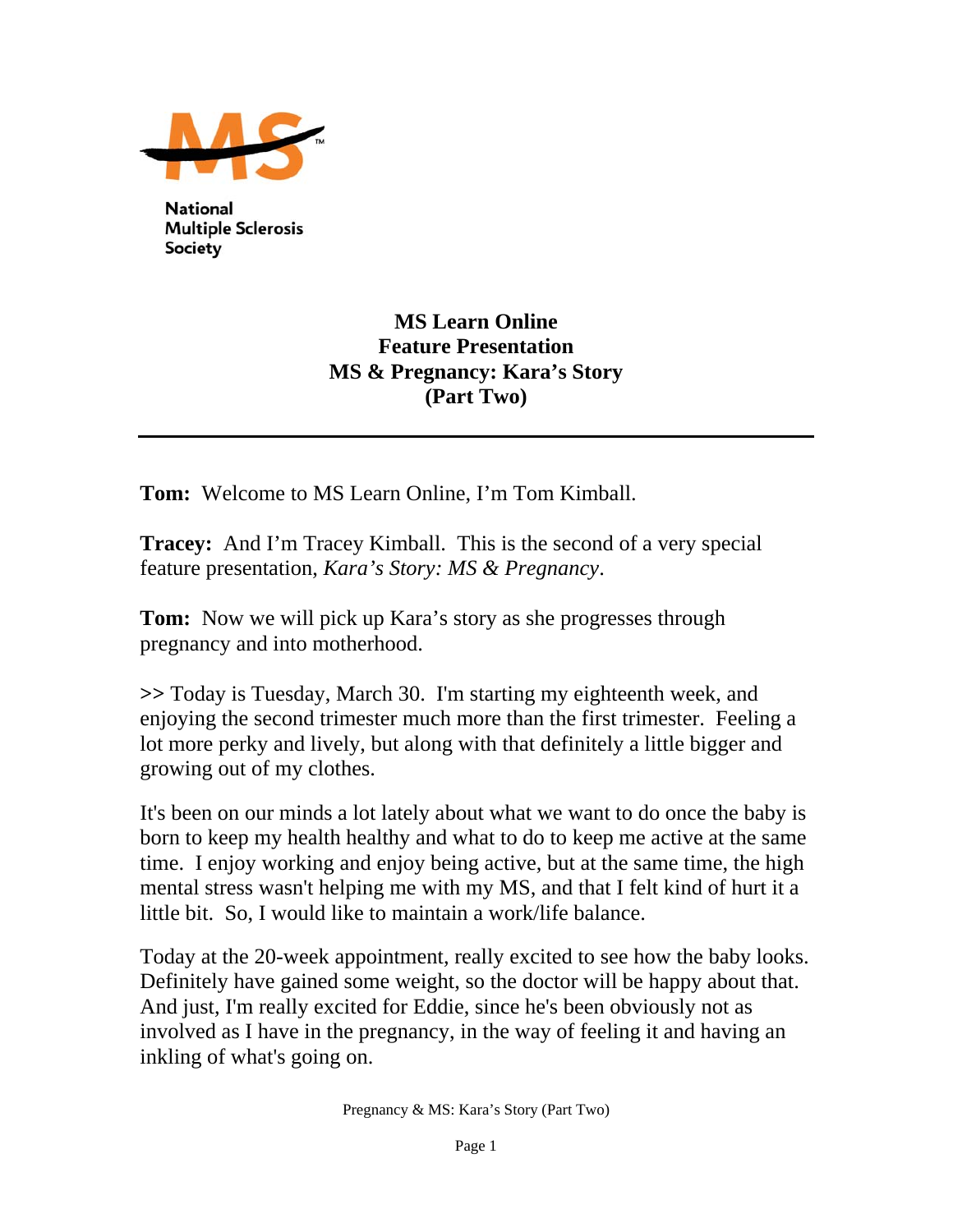**>>** You can go right in here. My name is Janelle and I'm going to be doing your ultrasound.

**>>**Okay, great.

**>>** This is all done with sound, there is no radiation.

**>>** Okay.

**>>** The big question of the day, are you guys interested in knowing the baby's sex, if I can tell?

**>>** No, we do not want to know. We are at 26 weeks, so we're officially to the third trimester, I believe. Three more months almost till due date. Have been a little worried and apprehensive about the coordination between my MS doctor and my OB/GYN. I definitely want them to be coordinating with one another so that they're both on the same page with the pregnancy. And because the OB/GYN honestly said he's not all the way familiar with MS and pregnancy because he just hasn't had it in his office very much.

**>>** A woman with MS may see an increase in some of their symptoms during pregnancy. These may include fatigue, urinary frequency and urgency, and as she becomes heavier and bigger with the child during pregnancy, more difficulty in walking.

**>>** You have MS, you have some disability, and now you're stressed. You're stressed with having the center of gravity that's off. You're stressed with having a bladder -- you know, women have to go to the -- they have to urinate frequently when they're pregnant, and they have pressure on the bladder. If they already have urgency, then you can imagine putting the two together, it will be a little bit worse. It won't be dramatic, but, again, you just have a little bit of disability and now you're adding a stressor on that. So, it will temporarily maybe be a little bit more difficult.

**>>** Today is my doctor's visit with my neurologist. Hi, I have an appointment with Dr. Bowling at 9:10.

**>>** Okay.

Pregnancy & MS: Kara's Story (Part Two) **>>** He was happy about the pregnancy. Thought everything looked really great. I performed my test well. I walked a straight line and so really good on that side. We kind of closed the discussion talking about breastfeeding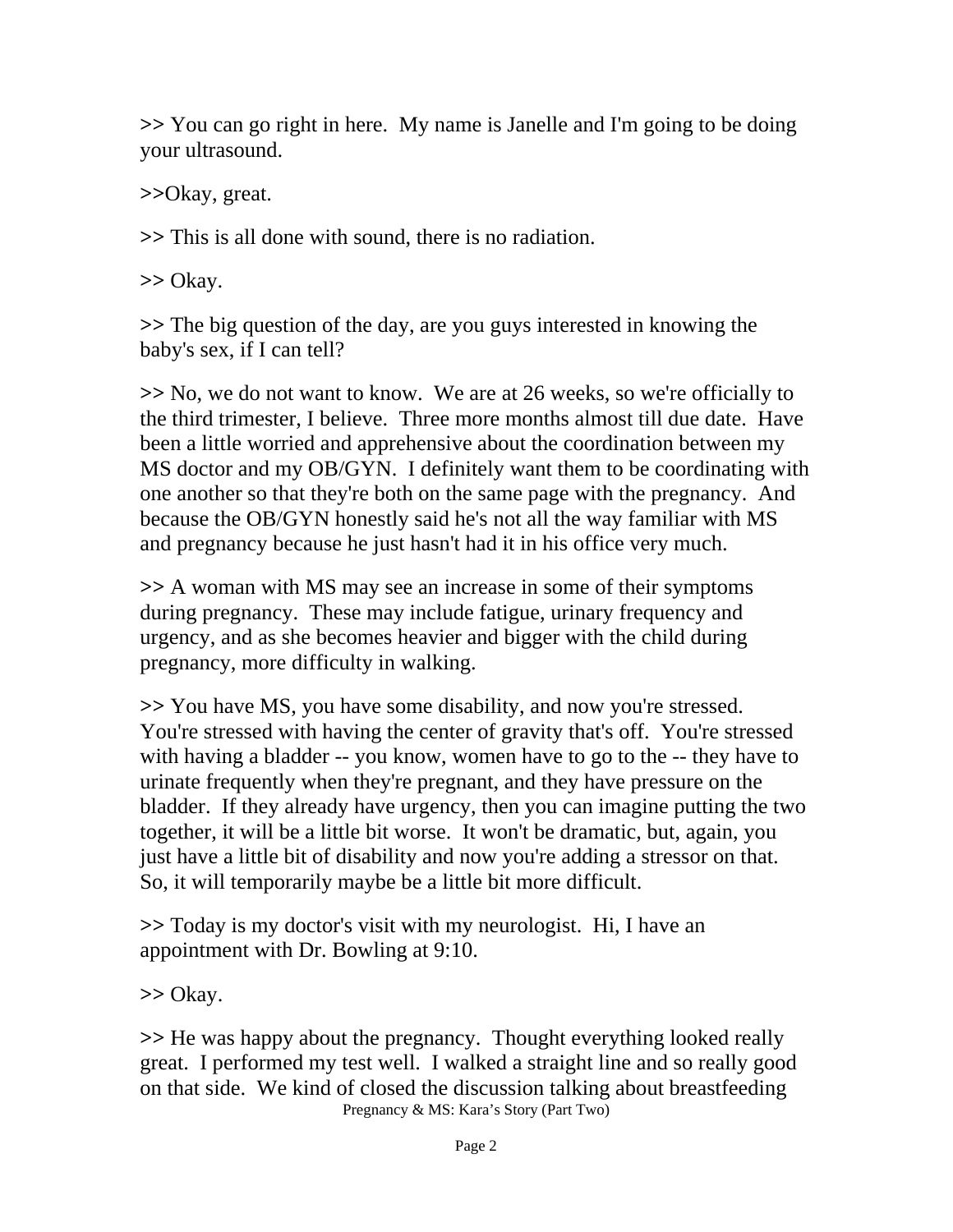after I have the baby. And due to the lack of severity in my case, he feels that breastfeeding at least for five to six months will be safe, which was really a relief for me. I really would like to as long as I can. It's important to me.

Tonight was our last night for Infant Care class. It was a two-week class and tonight we learned how to bathe and diaper the baby, and put clothes on the baby. And I think we passed. We did a pretty good job. The baby is not crying, so we're getting excited. We only have two weeks and one day left until due date. September 9th is coming up soon.

**>>** Went through a long weekend of kind of sitting around and waiting and wondering what was going on. Had lots of contractions all week-end long. Go ahead. I'm ready to have a baby.

**>>** Most women with MS will have labor and delivery conducted in the same manner as a woman who doesn't have multiple sclerosis. A small percentage of women who may not be able to feel contractions might need extra assistance with the delivery.

Women always ask what kind of anesthetic is safe for them to have during labor and delivery. In general, women with MS can tolerate general anesthesia and/or epidural anesthesia the same way a woman without MS would tolerate, given that they're otherwise medically healthy.

**>>** During the first year following delivery, MS moms, like most other new mothers, are faced with a variety of challenges. Of course, when you add the inherent problems of multiple sclerosis, every challenge and every decision is often magnified. For new moms with MS, the normal fatigue that's common with the disease is amplified by the arrival of a new baby. Sometimes it's hard to tell where the wariness of motherhood ends and the MS begins. This is the time when teamwork is essential. With help, the new mom should be able to focus on resting, caring for her new baby, and taking care of herself. Household chores and even work will probably need to take a back seat to the matters of motherhood and MS.

**>>** I would say you need to think about this because you've got to have help in those three months after you have a baby, and sometimes some people up to six and nine months. You could have a relapse and you need to be ready for that. You need to have help. And if they're ready for that, then they know what they're up against and I say great.

Pregnancy & MS: Kara's Story (Part Two)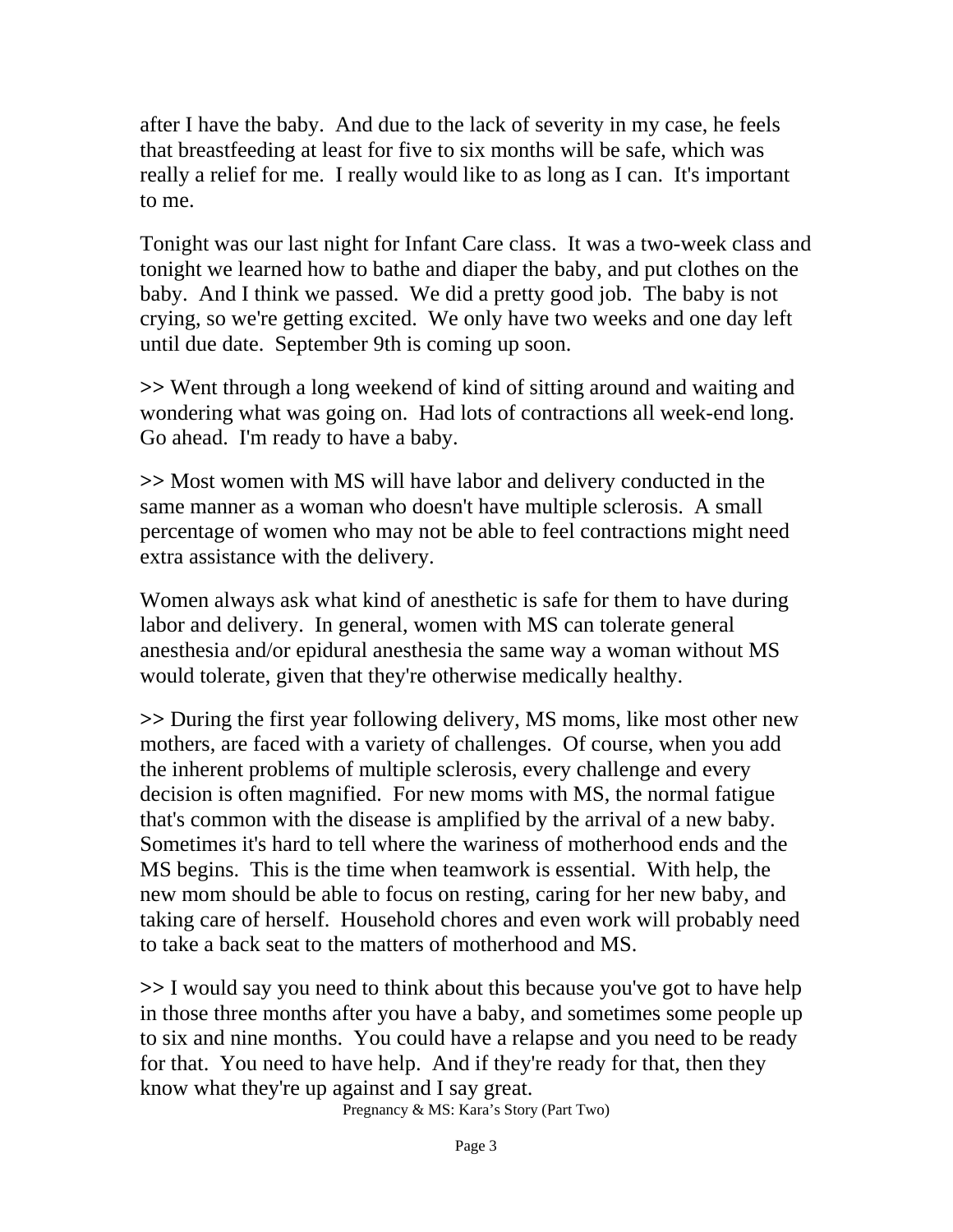**>>** With the pregnancy finished, so goes the protection it brings from the symptoms of MS and the potential return of relapses or exacerbations. Research has shown that almost 40% of women with MS suffer a relapse during the first nine months following delivery. Thirty percent of those occur within the first six months.

**>>** Currently there is no treatment that is specifically designed to prevent postpartum relapse. What is generally done is women try to resume their disease-modifying drugs as soon as possible, and as soon as possible is important because most of the disease-modifying drugs take months to work.

**>>** I think we've gotten the idea across, the pregnancy itself is actually very protective, and that there is a spike in the relapse rate in the first several months postpartum. But studies indicate that even if somebody does have a relapse, statistically it tends not to increase long-term disability.

**>>** The risk of postpartum depression is also very real. It's been estimated that 70% of mothers without MS have some depression following the births of their babies. Many of these feelings are the typical result of changes in hormones after childbirth. When added to the natural difficulties of MS, these percentages could be higher. Untreated depression can create serious problems.

**>>** One of the worst parts of having multiple sclerosis is living with its unpredictability, and unfortunately as a physician, very often I'm not able to tell somebody what their disease course is going to be, or if they're going to have relapses, or if they're going to sustain long-term disability. But being a parent myself, what I certainly can tell them is that any parenting is fraught with some uncertainty and some unpredictability.

**>>** Hello! Welcome to our abode. There's the proud papa. He was a fantastic coach and supporter. He did great. We had a big day. Two hours of pushing, and he was on the ball with every contraction and would say, "Do you want to push?" "No."

**>>** I stopped asking the question.

**>>** It's a boy! That was surprising enough, born on September 7, weighing 7 pounds 14 ounces, 20 inches long. What else is there?

**>>**Five fingers on each hand, five toes on each foot.